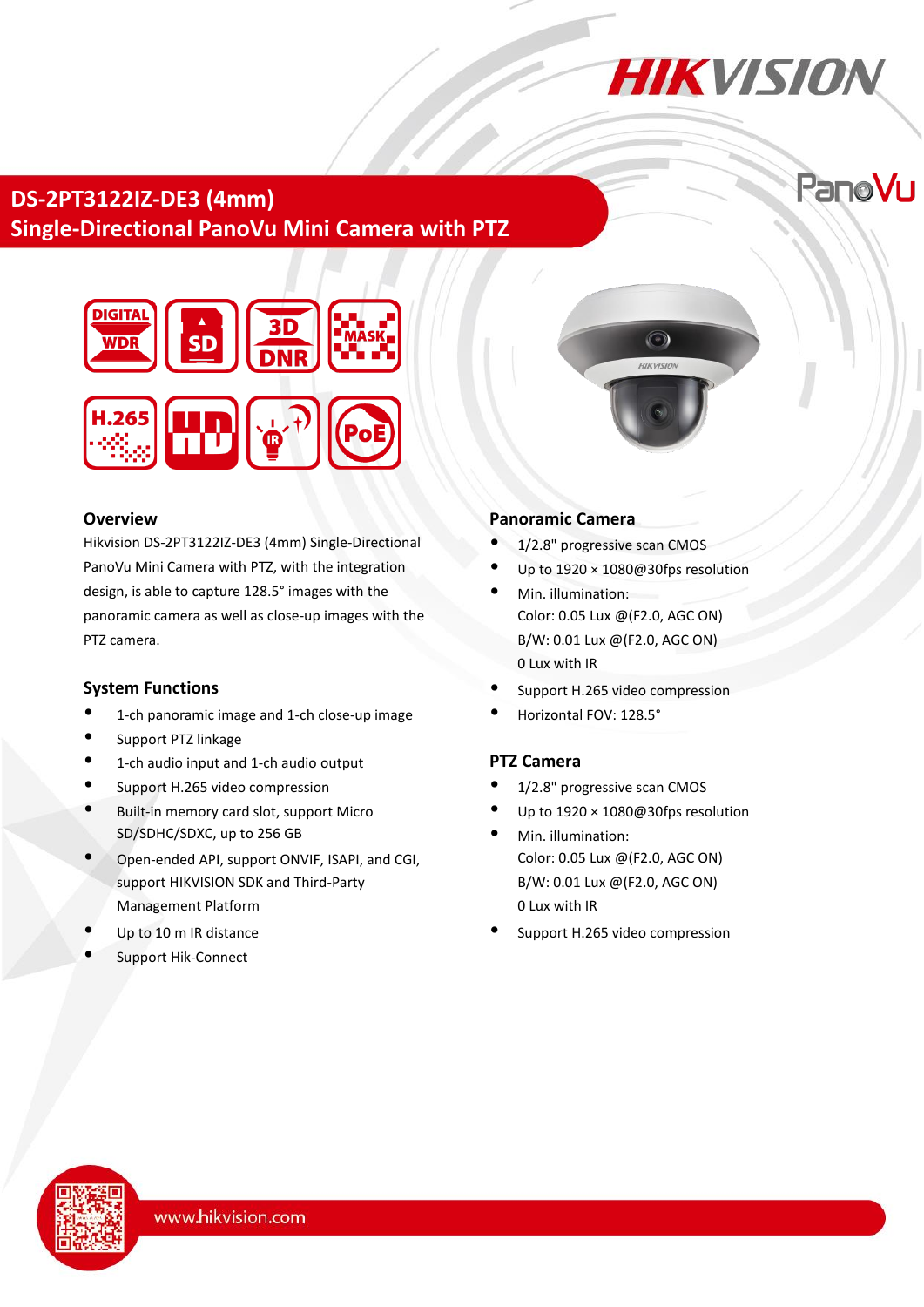

## **DORI**

The DORI (detect, observe, recognize, identify) distance gives the general idea of the camera ability to distinguish persons or objects within its field of view.

It is calculated based on the camera sensor specification and the criteria given by EN 62676-4: 2015.

| <b>DORI</b>                        | <b>Detect</b>     | <b>Observe</b>             | Recognize        | <b>Identify</b>    |
|------------------------------------|-------------------|----------------------------|------------------|--------------------|
| Definition                         | $25 \text{ px/m}$ | $63 \text{ px/m}$          | 125 px/m         | $250 \text{ px/m}$ |
| [Panoramic Camera] Distance (Tele) | 26.7 m (87.6 ft)  | 10.6 m (34.8 ft)           | 5.3 m (17.4 ft)  | 2.7 m (8.9 ft)     |
| [PTZ Camera] Distance (Tele)       | 53.4 m (175.2 ft) | $21.2 \text{ m}$ (69.6 ft) | 10.6 m (34.8 ft) | 5.4 m (17.7 ft)    |

| <b>Panoramic Camera</b> |                                                                                                   |
|-------------------------|---------------------------------------------------------------------------------------------------|
| Image Sensor            | 1/2.8" progressive scan CMOS                                                                      |
| Min. Illumination       | Color: 0.05 Lux @(F2.0, AGC ON)<br>B/W: 0.01 Lux @(F2.0, AGC ON)<br>0 Lux with IR                 |
| <b>Shutter Time</b>     | 50 Hz: 1/25 s to 1/30,000 s<br>60 Hz: 1/30 s to 1/30,000 s                                        |
| Day & Night             | IR Cut Filter                                                                                     |
| Gain                    | Auto/Manual                                                                                       |
| <b>WDR</b>              | Digital WDR                                                                                       |
| Smart Image Enhancement | HLC/BLC/3D DNR/Regional Exposure                                                                  |
| <b>White Balance</b>    | Auto/Manual/ATW (Auto-Tracking White Balance)/Indoor/Outdoor/Fluorescent<br>Lamp/Sodium Lamp      |
| Privacy Mask            | 4 programmable privacy masks                                                                      |
| Focal Length            | $2 \, \text{mm}$                                                                                  |
| Aperture Range          | F <sub>2.0</sub>                                                                                  |
| <b>FOV</b>              | Horizontal field of view: 128.5°<br>Vertical field of view: 75.7°<br>Diagonal field of view: 144° |
| <b>PTZ Camera</b>       |                                                                                                   |
| Image Sensor            | 1/2.8" progressive scan CMOS                                                                      |
| Min. Illumination       | Color: 0.05 Lux @(F2.0, AGC ON)<br>B/W: 0.01 Lux @(F2.0, AGC ON)<br>0 Lux with IR                 |
| <b>Shutter Time</b>     | 50 Hz: 1/25 s to 1/30,000 s<br>60 Hz: 1/30 s to 1/30,000 s                                        |
| Day & Night             | <b>IR Cut Filter</b>                                                                              |
| Gain                    | Auto/Manual                                                                                       |
| <b>WDR</b>              | Digital WDR                                                                                       |
| Smart Image Enhancement | HLC/BLC/3D DNR/Regional Exposure/Regional Focus                                                   |
| <b>White Balance</b>    | Auto/Manual/ATW (Auto-Tracking White Balance)/Indoor/Outdoor/Fluorescent<br>Lamp/Sodium Lamp      |
| Privacy Mask            | 8 programmable privacy masks                                                                      |
| Focus Mode              | Semi-automatic/Manual                                                                             |
| Focal Length            | 4 mm                                                                                              |
| <b>FOV</b>              | Horizontal field of view: 89.7°<br>Vertical field of view: 47.5°<br>Diagonal field of view: 108°  |
| Aperture Range          | F2.0                                                                                              |
| Pan and Tilt Range      | Pan: 0° to 350°; Tilt: 0° to 90°                                                                  |

#### **Specification**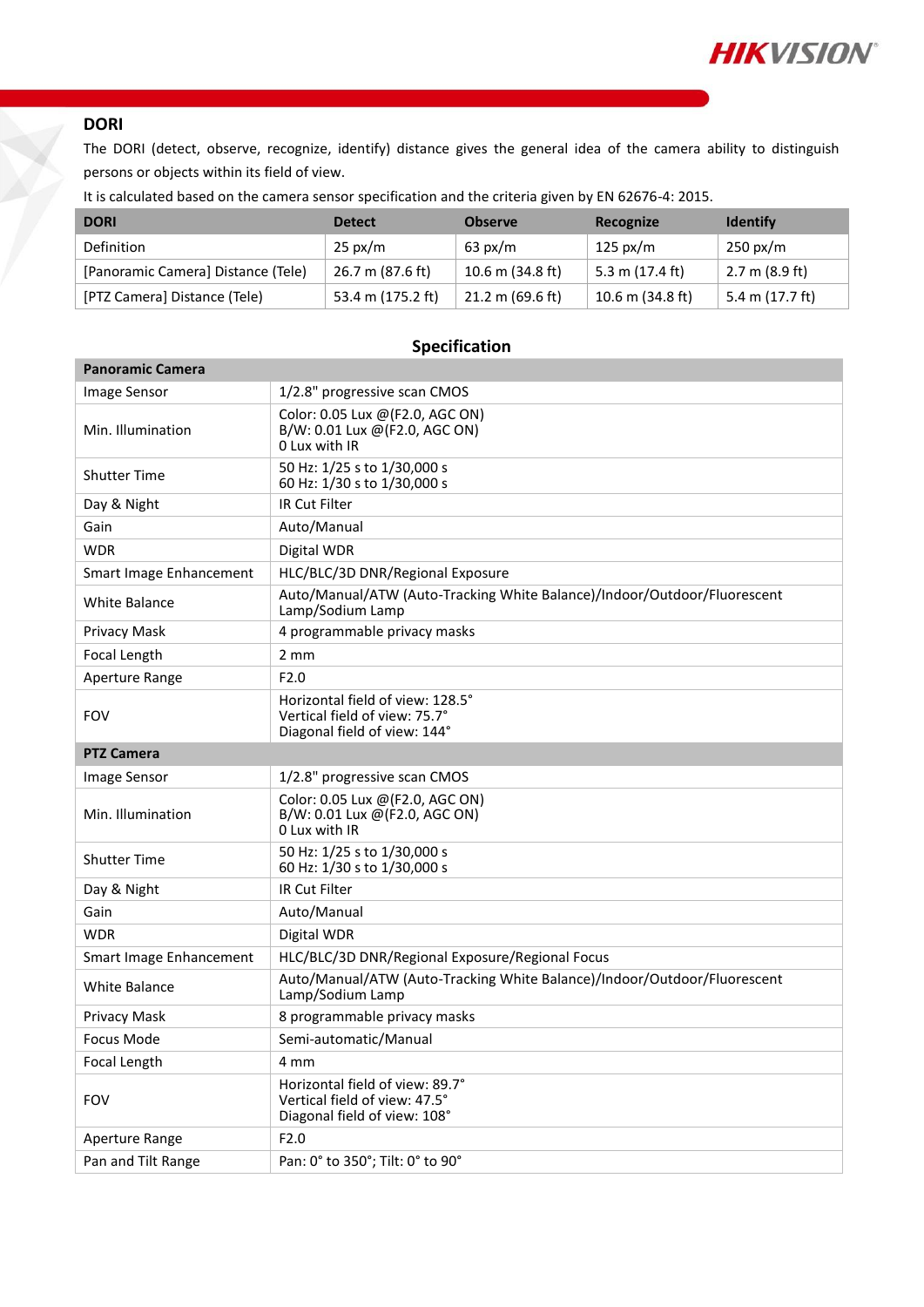

| Pan and Tilt Speed                            | Pan speed: 0.1°/s to 30°/s (configurable), preset speed: 30°/s<br>Tilt speed: 0.1°/s to 30°/s (configurable), preset speed: 30°/s                                                                                                                                                                                                                                                                                                                                                                                                                                                |
|-----------------------------------------------|----------------------------------------------------------------------------------------------------------------------------------------------------------------------------------------------------------------------------------------------------------------------------------------------------------------------------------------------------------------------------------------------------------------------------------------------------------------------------------------------------------------------------------------------------------------------------------|
| Preset Number                                 | 300                                                                                                                                                                                                                                                                                                                                                                                                                                                                                                                                                                              |
| Power-off Memory                              | Support                                                                                                                                                                                                                                                                                                                                                                                                                                                                                                                                                                          |
| PTZ Status Display                            | Support                                                                                                                                                                                                                                                                                                                                                                                                                                                                                                                                                                          |
| <b>Preset Freezing</b>                        | Support                                                                                                                                                                                                                                                                                                                                                                                                                                                                                                                                                                          |
| <b>Scheduled Task</b>                         | Preset/Dome Reboot/Dome Adjust                                                                                                                                                                                                                                                                                                                                                                                                                                                                                                                                                   |
| Dual-VCA                                      | Support                                                                                                                                                                                                                                                                                                                                                                                                                                                                                                                                                                          |
| <b>Smart Event Detection</b>                  | Audio Exception Detection, Intrusion Detection, Line Crossing Detection                                                                                                                                                                                                                                                                                                                                                                                                                                                                                                          |
| System                                        |                                                                                                                                                                                                                                                                                                                                                                                                                                                                                                                                                                                  |
| IR                                            | Up to 10 m IR distance                                                                                                                                                                                                                                                                                                                                                                                                                                                                                                                                                           |
| PTZ Linkage                                   | Support                                                                                                                                                                                                                                                                                                                                                                                                                                                                                                                                                                          |
| <b>SVC</b>                                    | Support                                                                                                                                                                                                                                                                                                                                                                                                                                                                                                                                                                          |
| ROI                                           | Main stream and sub-stream respectively supports eight fixed areas.                                                                                                                                                                                                                                                                                                                                                                                                                                                                                                              |
| Video Compression<br>(Sub-stream enabled)     | Panoramic camera:<br>Main stream: H.265/H.264<br>Sub-stream: H.265/H.264<br>H.264 with Main Profile/High Profile, H.265 with Main Profile<br>PTZ camera:<br>Main stream: H.265/H.264<br>Sub-stream: H.265/H.264/MJPEG<br>H.264 with Main Profile/High Profile, H.265 with Main Profile                                                                                                                                                                                                                                                                                           |
| Video Compression<br>(Sub-stream not enabled) | Panoramic camera:<br>Main stream: H.265/H.264<br>H.264 with Main Profile/High Profile, H.265 with Main Profile<br>PTZ camera:<br>Main stream: H.265/H.264/MJPEG<br>H.264 with Main Profile/High Profile, H.265 with Main Profile                                                                                                                                                                                                                                                                                                                                                 |
| Video Bitrate                                 | 32 Kbps to 8192 Kbps                                                                                                                                                                                                                                                                                                                                                                                                                                                                                                                                                             |
| <b>Audio Compression</b>                      | G.711alaw/G.711ulaw/G.722.1/G.726/MP2L2                                                                                                                                                                                                                                                                                                                                                                                                                                                                                                                                          |
| Audio Bitrate                                 | G.711alaw/G.711ulaw: 64 Kbps<br>G.722.1/G.726: 16 Kbps<br>MP212: 32 Kbps/64 Kbps/128 Kbps                                                                                                                                                                                                                                                                                                                                                                                                                                                                                        |
| Resolution<br>(Sub-stream enabled)            | Panoramic camera:<br>Main stream:<br>50 Hz: 20 fps (1920 × 1080, 1280 × 960, 1280 × 720)<br>60 Hz: 20 fps (1920 × 1080, 1280 × 960, 1280 × 720)<br>Sub-stream:<br>50 Hz: 20 fps (704 $\times$ 576, 640 $\times$ 480, 352 $\times$ 288)<br>60 Hz: 20 fps (704 × 480, 640 × 480, 352 × 240)<br>PTZ camera:<br>Main stream:<br>50 Hz: 20 fps (1920 $\times$ 1080, 1280 $\times$ 960, 1280 $\times$ 720)<br>60 Hz: 20 fps (1920 × 1080, 1280 × 960, 1280 × 720)<br>Sub-stream:<br>50 Hz: 20 fps (704 × 576, 640 × 480, 352 × 288)<br>60 Hz: 20 fps (704 × 480, 640 × 480, 352 × 240) |
| Resolution<br>(Sub-stream not enabled)        | Panoramic camera:<br>Main stream:<br>50 Hz: 25 fps (1920 × 1080, 1280 × 960, 1280 × 720, 704 × 576, 640 × 480, 352 × 288)<br>60 Hz: 30 fps (1920 × 1080, 1280 × 960, 1280 × 720, 704 × 480, 640 × 480, 352 × 240)<br>PTZ camera:<br>Main stream:<br>50 Hz: 25 fps (1920 × 1080, 1280 × 960, 1280 × 720, 704 × 576, 640 × 480, 352 × 288)<br>60 Hz: 30 fps (1920 × 1080, 1280 × 960, 1280 × 720, 704 × 480, 640 × 480, 352 × 240)                                                                                                                                                 |
| <b>Basic Event Detection</b>                  | Motion Detection, Video Tampering Detection, Exception                                                                                                                                                                                                                                                                                                                                                                                                                                                                                                                           |
| <b>Network</b>                                |                                                                                                                                                                                                                                                                                                                                                                                                                                                                                                                                                                                  |

 $\cancel{\times}$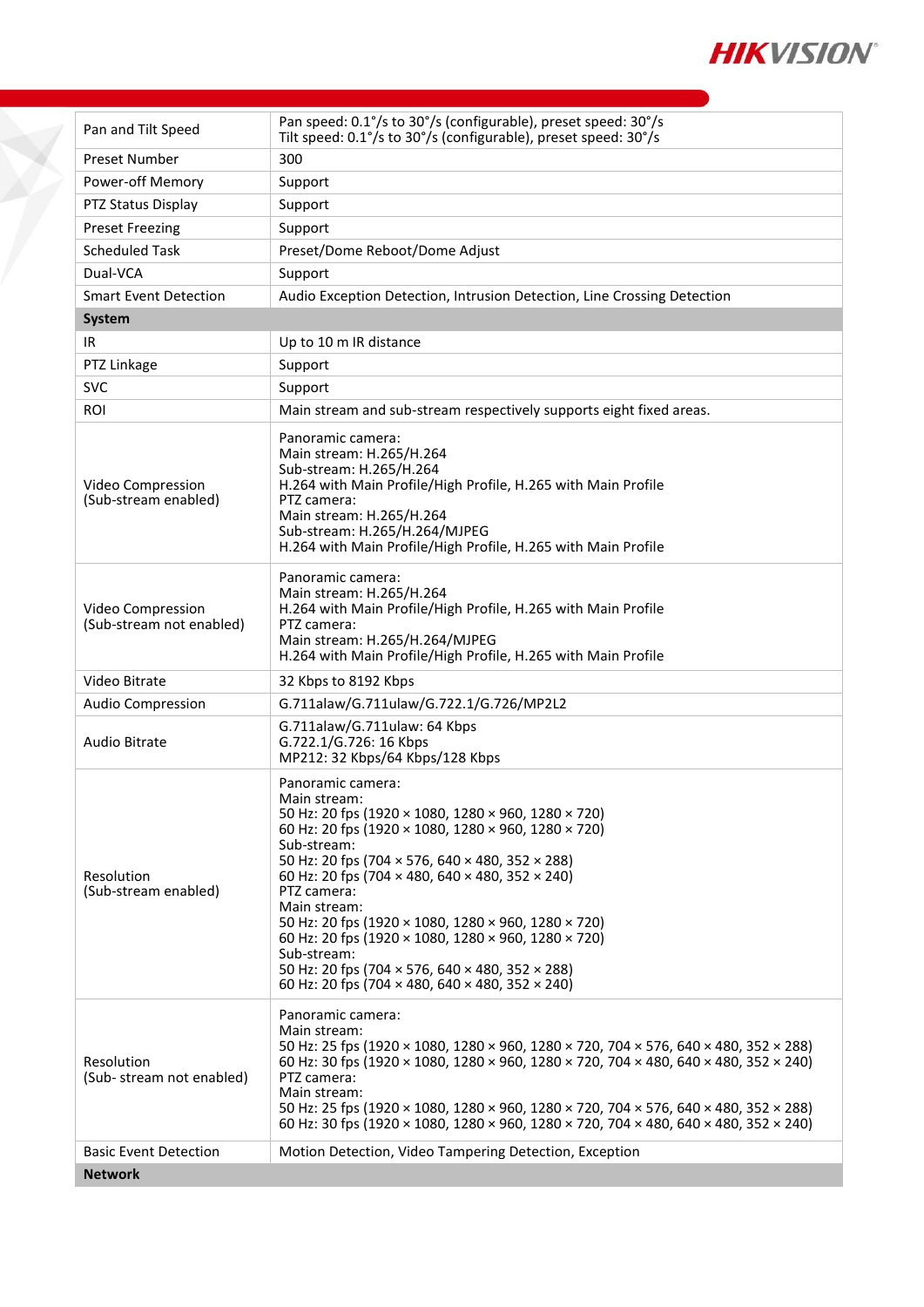

| Smart Record               | ANR (Automatic Network Replenishment)                                                                                                                        |
|----------------------------|--------------------------------------------------------------------------------------------------------------------------------------------------------------|
| Network Storage            | Built-in memory card slot, support Micro SD/SDHC/SDXC, up to 256 GB                                                                                          |
| Protocols                  | IPv4/IPv6, HTTP, HTTPS, 802.1x, Qos, FTP, SMTP, UPnP, SNMP, DNS, DDNS, NTP, RTSP,<br>RTCP, RTP, TCP/IP, DHCP, PPPoE, Bonjour                                 |
| <b>API</b>                 | Open-ended, support ONVIF, ISAPI, and CGI, support HIKVISION SDK and Third-Party<br><b>Management Platform</b>                                               |
| Simultaneous Live View     | Up to $8 \times 2$ channels                                                                                                                                  |
| User/Host                  | Up to 32 users<br>3 levels: Administrator, Operator and User                                                                                                 |
| <b>Security Measures</b>   | User authentication (ID and PW), Host authentication (MAC address); HTTPS<br>encryption; IEEE 802.1x port-based network access control; IP address filtering |
| Client                     | iVMS-4200, iVMS-4500, iVMS-5200, Hik-Connect                                                                                                                 |
| Web Browser                | IE 8 to 11, Chrome 31.0 to 44, Firefox 30.0 to 51                                                                                                            |
| Interface                  |                                                                                                                                                              |
| Network Interface          | 1 RJ45 10 M/100 M Ethernet                                                                                                                                   |
| Audio Interface            | 1-ch audio input and 1-ch audio output                                                                                                                       |
| General                    |                                                                                                                                                              |
| Power                      | 12 VDC, 1.6 A and PoE (802.3at), 42.5 to 57 VDC, 0.6 A, Class4<br>Max.19 W (Max. 2 W for IR)                                                                 |
| <b>Working Temperature</b> | $-10^{\circ}$ C to 50 $^{\circ}$ C (14 $^{\circ}$ F to 122 $^{\circ}$ F)                                                                                     |
| <b>Working Humidity</b>    | $\leq 90\%$                                                                                                                                                  |
| <b>Protection Level</b>    | TVS 2000V Lightning Protection, Surge Protection and Voltage Transient Protection                                                                            |
| Material                   | PC + ABS & Aluminum alloy                                                                                                                                    |
| Dimensions                 | $\Phi$ 183 mm × 133.2 mm ( $\Phi$ 7.20" × 5.24")                                                                                                             |
| Weight                     | Approx. 0.9 kg (1.98 lb)                                                                                                                                     |

# **Typical Application**

Hikvision products are classified into three levels according to their anti-corrosion performance. Refer to the following description to choose for your using environment.

This model has NO SPECIFIC PROTECTION.

| Level                  | <b>Description</b>                                                                                         |
|------------------------|------------------------------------------------------------------------------------------------------------|
| Top-level protection   | Hikvision products at this level are equipped for use in areas where professional anti-corrosion           |
|                        | protection is a must. Typical application scenarios include coastlines, docks, chemical plants, and more.  |
| Moderate protection    | Hikvision products at this level are equipped for use in areas with moderate anti-corrosion demands.       |
|                        | Typical application scenarios include coastal areas about 2 kilometers (1.24 miles) away from coastlines,  |
|                        | as well as areas affected by acid rain.                                                                    |
| No specific protection | Hikvision products at this level are equipped for use in areas where no specific anti-corrosion protection |
|                        | is needed.                                                                                                 |